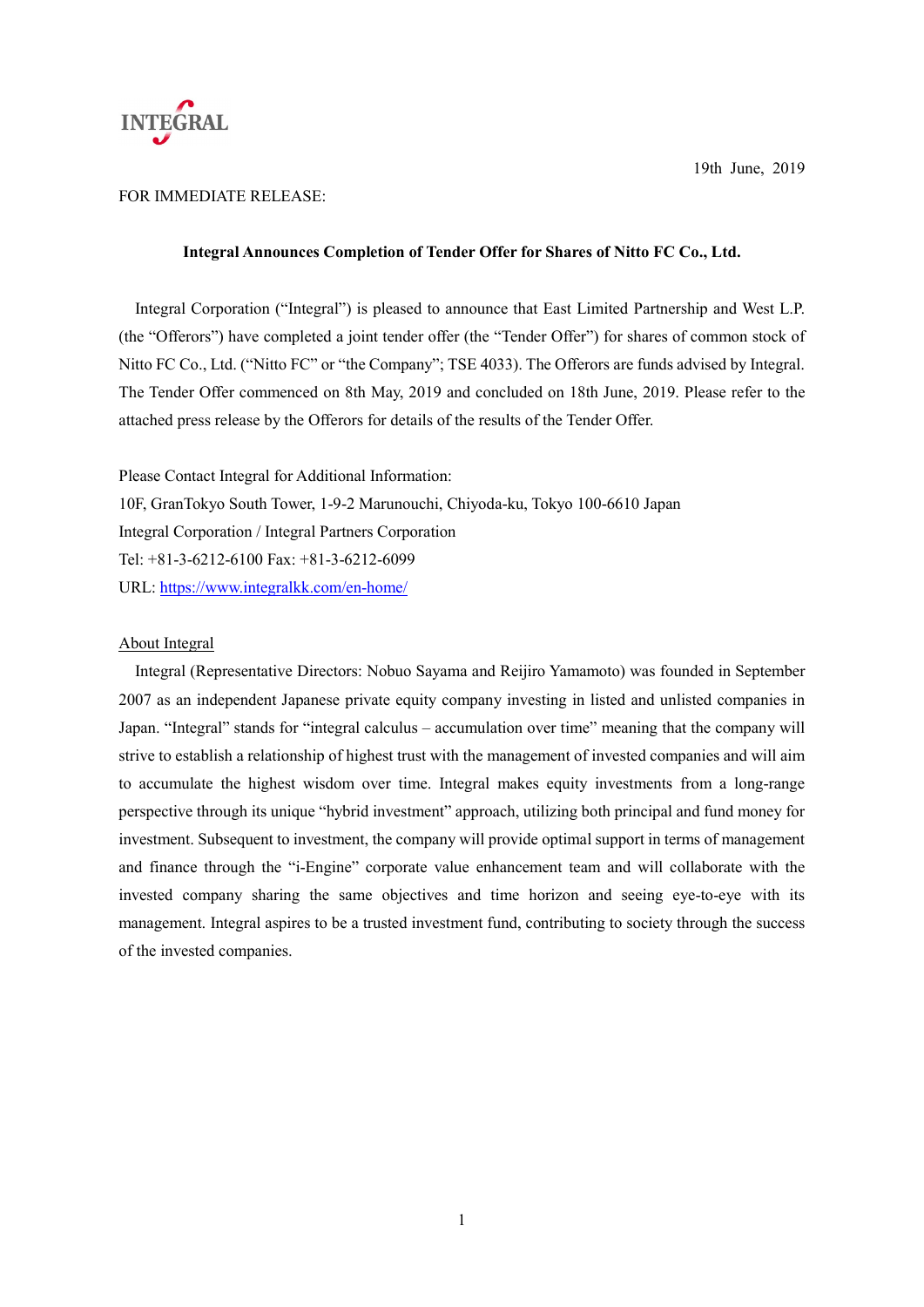#### FOR TRANSLATION PURPOSES ONLY

June 19, 2019

#### FOR IMMEDIATE RELEASE

| Company Name           | East Limited Partnership                                    |                           |
|------------------------|-------------------------------------------------------------|---------------------------|
| Name of Representative | General Partner<br>Satoko Hasegawa, Representative Director | East Partners Corporation |
| Tel.                   | $+81-3-6212-6097$                                           |                           |

Company Name West L.P. Name of Representative General Partner West Partners Ltd.<br>
Director John Cullinane John Cullinane

# **Notice of Result of Tender Offer for Shares of Nitto FC Co., Ltd (Securities Code: 4033)**

East Limited Partnership and West L.P. (hereafter collectively "Offerors" or individually "Offeror") decided on May 7, 2019 to acquire common stock of Nitto FC Co., Ltd. (the common stock the "Target Shares" and Nitto FC Co., Ltd. the "Target Company", respectively), listed on First Section of Tokyo Stock Exchange, Inc. (the "Tokyo Stock Exchange") and First Section of Nagoya Stock Exchange, Inc. (the "Nagoya Stock Exchange") with securities code 4033 through a tender offer (the "Tender Offer") under the Financial Instruments and Exchange Act (Act No. 25 of 1948, as amended; the same applied hereafter) and the Offerors conducted the Tender Offer starting on May 8, 2019. Now that the Tender Offer was completed on June 18, 2019, the Offerors hereby announce the result of the Tender Offer as described below.

## 1. Outline of the Tender Offer

- (1) Name and address of the Offerors
	- (i) East Limited Partnership 1-1 Marunouchi 2-chome, Chiyoda-ku, Tokyo, Japan
	- (ii) West L.P. PO Box 309, Ugland House, Grand Cayman, KY1-1104, Cayman Islands
- (2) Name of the Target Company Nitto FC Co., Ltd.
- (3) Class of Shares for the Tender Offer Common stock
- (4) Number of the Target Shares to be purchased in the Tender Offer

| be purchased        | Number of the Target Shares to   Minimum number of the Target   Maximum number of the Target<br>Shares to be purchased | Shares to be purchased |
|---------------------|------------------------------------------------------------------------------------------------------------------------|------------------------|
| 25,131,206 (shares) | $16,754,200$ (shares)                                                                                                  | - (shares)             |

Note 1: If the total number of the Target Shares tendered is less than the minimum number of the Target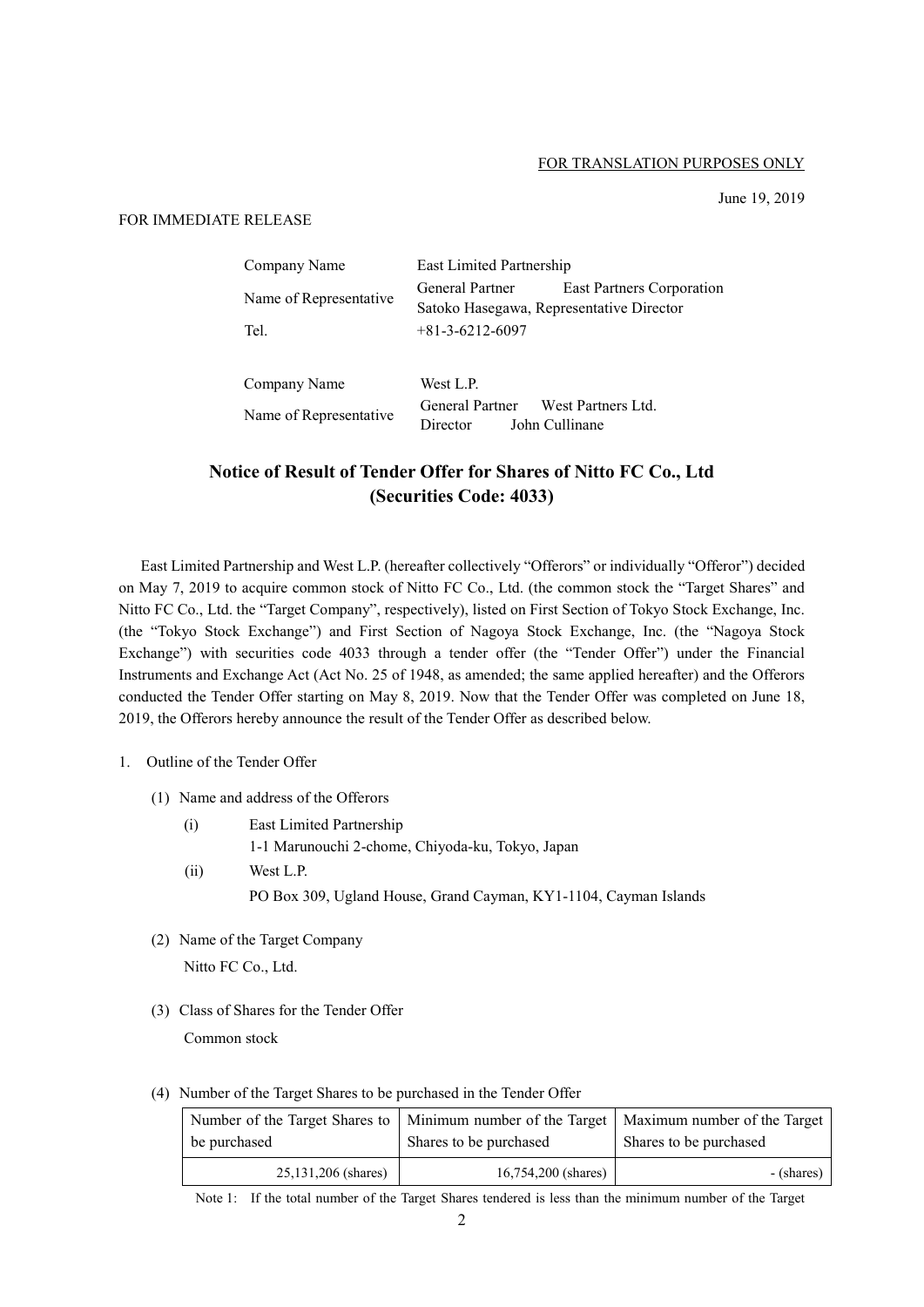Shares to be purchased (16,754,200 shares), the Offerors will not purchase any of the tendered Target Shares. If the total number of the Target Shares tendered is equal to or exceeds the minimum number of the Target Shares to be purchased (16,754,200 shares), the Offerors will purchase all the tendered Target Shares.

- Note 2: The Offerors do not intend to acquire the treasury shares held by the Target Company through the Tender Offer.
- Note 3: In the Tender Offer, the Offerors have not set a maximum number of the Target Shares to be purchased, so the number of shares to be purchased is stated as the maximum number of the Target Shares of the Target Company (25,131,206 shares) to be acquired by the Offerors through the Tender Offer. The maximum number is the number of shares  $(25,131,206$  shares) which is the total number of issued shares as of March 31, 2019 stated in the quarterly report for the second quarter of the fiscal year ending on September 30, 2019 of the Target Company (JGAAP) (consolidated) filed on April 26, 2019 (the "Quarterly Report for the Second Quarter of the Fiscal Year Ending on September 30, 2019 of the Target Company") (29,201,735 shares), less the treasury shares held by the Target Company as of March 31, 2019 (4,070,529 shares).
- Note 4: Shares less than one unit are also subject to the Tender Offer. If a right to claim for purchase of shares less than one unit is exercised by shareholders in accordance with the Companies Act (Act No. 86 of 2005, as amended), the Target Company may purchase its own shares less than one unit during the period for the Tender Offer (the "Tender Offer Period") in accordance with procedures required by laws and regulations.
- Note 5: The number of the Target Shares acquired by each Offeror is to be calculated according to the equations below. If the number of the shares calculated by the equations result in the number of shares less than one share, the Offerors will discuss and adjust the number of shares by rounding to integers.

| East Limited Partnership | The number of the Target Shares acquired through the Tender Offer<br>multiplied by 867/1000 |
|--------------------------|---------------------------------------------------------------------------------------------|
| West L.P.                | The number of the Target Shares acquired through the Tender Offer<br>multiplied by 133/1000 |

- (5) The period of the Tender Offer
	- (i) Initial term as of registration From Wednesday, May 8, 2019 through Tuesday, June 18, 2019 (30 business days)
	- (ii) The possibility of extension of the period upon request of the Target Company N/A
- (6) Price of Tender Offer

1,200 yen per common stock

#### 2. Result of the Tender Offer

(1) Outcome of the Tender Offer

The Offerors had set a condition that if the total number of the Target Shares tendered in the Tendered Offer was less than the minimum number of the Target Shares to be purchased (16,754,200 shares), the Offerors would not purchase any of the tendered Target Shares. However, the total number of the tendered Target Shares (23,581,813 shares) was equal to or exceeded the minimum number of the Target Shares to be purchased, the Offerors purchase all the tendered Target Shares as described in the public notice of commencement of the Tender Offer and the Tender Offer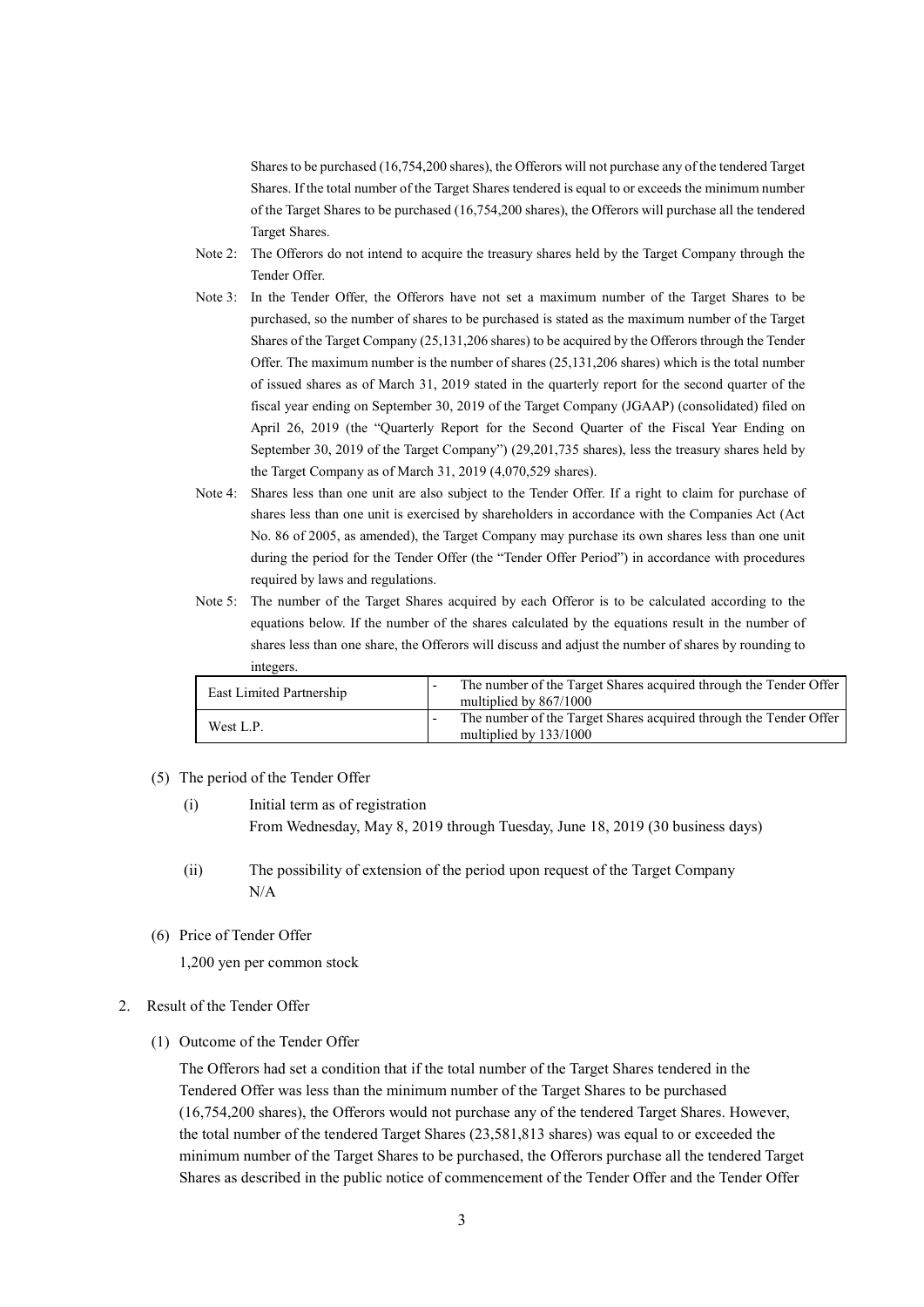Registration Statement (as amended by the Amendment Registration Statement to Tender Offer Registration Statement which was filed on May 29, 2019; hereinafter the same).

(2) Date of public notice of the result of the Tender Offer and name of newspaper in which public notice is to appear

In accordance with Article 27-13, Paragraph 1 of the Act, the Offerors publicly announced the result of the Tender Offer to the press at the Tokyo Stock Exchange on June 19, 2019 in the manner set out in Article 9-4 of the Financial Instruments and Exchange Act Enforcement Order (Cabinet Order No. 321 of 1965, as amended) and Article 30-2 of the Cabinet Ordinance with respect to Disclosure of a Tender Offer for Share Certificates, Etc. by an Offeror other than the Issuing Company (Ministry of Finance Ordinance No. 38 of 1990, as amended).

|                                                                  | Number of tendered Share           | Number of tendered Share          |
|------------------------------------------------------------------|------------------------------------|-----------------------------------|
| Class of Share Certificates, Etc.                                | Certificates, Etc. on a number-of- | Certificates, Etc. purchased on a |
|                                                                  | shares basis                       | number-of-shares basis            |
| <b>Share Certificates</b>                                        | 23,581,813 (shares)                | 23,581,813 (shares)               |
| Certificates of stock acquisition<br>rights                      | - (shares)                         | - (shares)                        |
| Certificates of corporate bonds<br>with stock acquisition rights | - (shares)                         | - (shares)                        |
| Beneficiary certificates of trust                                |                                    |                                   |
| of Share Certificates, Etc.                                      | - (shares)                         | - (shares)                        |
|                                                                  |                                    |                                   |
| Deposit receipts for Share                                       |                                    |                                   |
| Certificates, Etc.                                               | - (shares)                         | - (shares)                        |
|                                                                  |                                    |                                   |
| Total                                                            | 23,581,813 (shares)                | 23,581,813 (shares)               |
| (Total number of potential<br>Share Certificates, Etc.)          | - (shares)                         | - (shares)                        |

(3) Number of Share Certificates, Etc., Purchased

Note 1: As described in above "1. Outline of the Tender Offer (4) Number of the Target Shares to be purchased in the Tender Offer," the number of shares each Offeror acquires is planned to be (i) for East Limited Partnership, the number of the Target Shares acquired through the Tender Offer multiplied by 867/1000 and (ii) for West L. P., the number of the Target Shares acquired through the Tender Offer multiplied by 133/1000. The "number of tendered Share Certificates, Etc. purchased on a number-of-shares" which each Offeror acquired is as follows. The number of shares less than one unit which resulted from the calculation has been adjusted by rounding to integers through discussions between the Offerors.

|                          | Number of tendered Share Certificates, Etc. |  |  |
|--------------------------|---------------------------------------------|--|--|
| Name of the Offeror      | purchased on a number-of-shares basis       |  |  |
| East Limited Partnership | 20,445,432 shares                           |  |  |
| West L.P.                | 3,136,381 shares                            |  |  |

(4) Proportion of ownership of Share Certificates Etc. after tender offer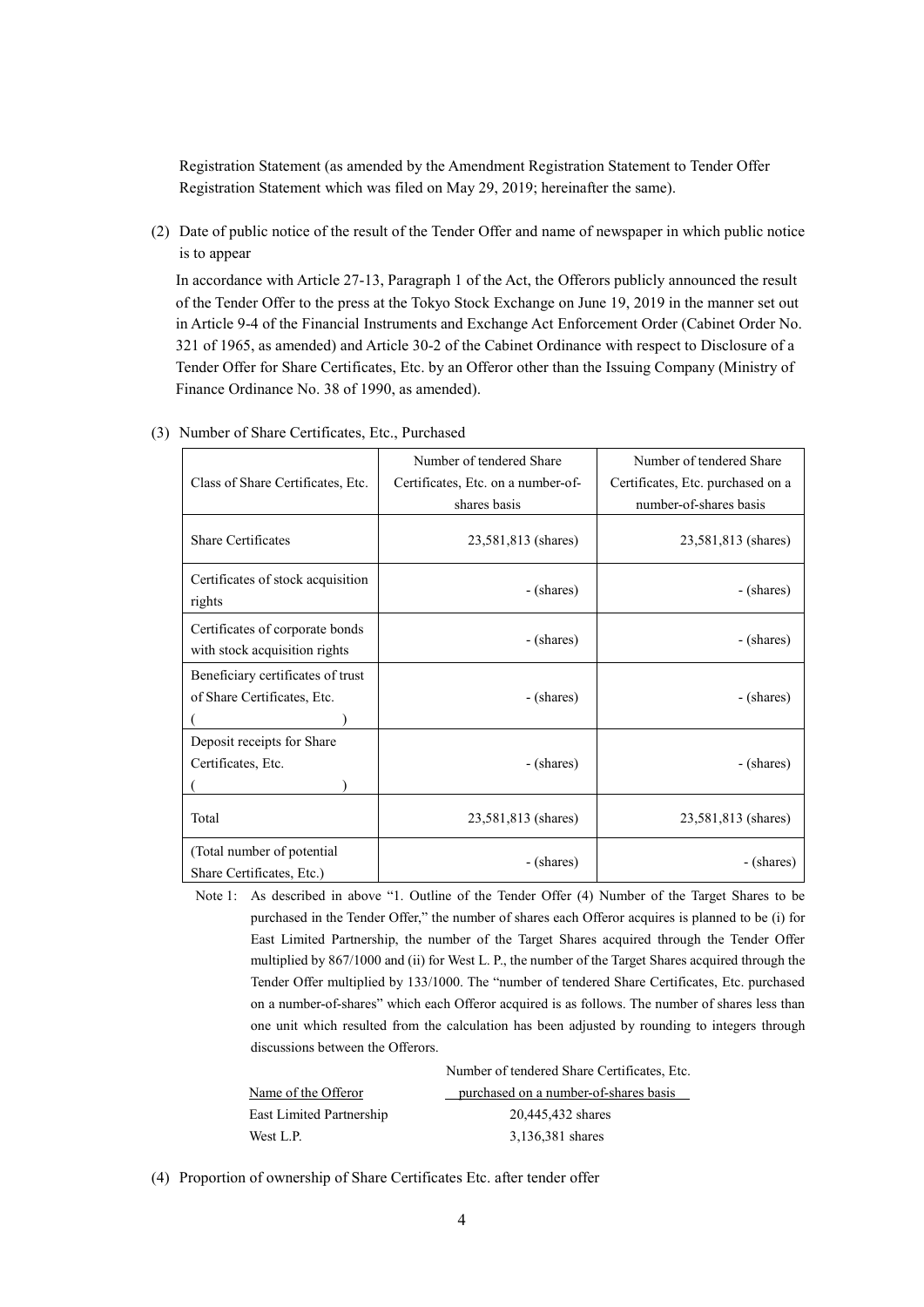| Number of voting rights represented<br>by the Share Certificates, Etc. held by<br>the Offerors before tender offer                   | - voting right<br>s      | (Proportion of ownership of Share)<br>Certificates, Etc. before tender offer<br>$-$ %)  |
|--------------------------------------------------------------------------------------------------------------------------------------|--------------------------|-----------------------------------------------------------------------------------------|
| Number of voting rights represented<br>by the Share Certificates, Etc. held by<br>the special related persons before<br>tender offer | - voting rights          | (Proportion of ownership of Share)<br>Certificates, Etc. before tender offer<br>$-$ %)  |
| Number of voting rights represented<br>by the Share Certificates, Etc. held by<br>the Offerors after tender offer                    | 235,817<br>voting rights | (Proportion of ownership of Share<br>Certificates, Etc. after tender offer<br>$93.83\%$ |
| Number of voting rights represented<br>by the Share Certificates, Etc. held by<br>the special related persons after tender<br>offer  | - voting rights          | (Proportion of ownership of Share)<br>Certificates, Etc. after tender offer<br>$-$ %)   |
| Total number of voting rights of all                                                                                                 | 251,262 voting           |                                                                                         |
| shareholders of the Target Company                                                                                                   | rights                   |                                                                                         |

Note 1: The "Number of voting rights of all shareholders of the Target Company" is the number of voting rights of all shareholders as of March 31, 2019 as stated in the Quarterly Report for the Second Quarter of the 68th Term of the Target Company filed on May 13, 2019. However, since all of the Target Company Shares including shares less than one unit (excluding treasury shares) are subject to the Tender Offer, when calculating the "Proportion of ownership of Share Certificates, Etc. before tender offer" and the "Proportion of ownership of Share Certificates, Etc. after tender offer," 251,312 voting rights represented by the number of shares (25,131,206 shares) which is the total number of issued shares as of March 31, 2019 stated in the Quarterly Report for the Second Quarter of the Fiscal Year Ending on September 30, 2019 of the Target Company (29,201,735 shares) less the treasury shares held by the Target Company as of March 31, 2019 (4,070,529 shares) is used as the denominator.

- Note 2: The "Proportion of ownership of Share Certificates, Etc. before tender offer" and the "Proportion of ownership of Share Certificates, Etc. after tender offer" have been rounded to two decimal places.
- (5) Calculation in the case of tender offer on a pro-rata basis

N/A

- (6) Method of settlement
	- (i) Name and address of head office of financial instruments dealers/bank, etc. in charge of settlement of tender offer Mizuho Securities Co., Ltd. 1-5, Otemachi 1-chome, Chiyoda-ku, Tokyo
	- (ii) Commencement date of settlement June 25, 2019 (Tuesday)

# (iii) Method of settlement

A notice regarding the purchase under the Tender Offer will be mailed to the address of tendering shareholders (or the standing proxy in the case of foreign shareholders, etc.) without delay after the expiration of the Tender Offer period. The purchase shall be settled in cash. The tender offer agent will, in accordance with the instructions given by the tendering shareholders (or the standing proxy in the case of foreign shareholders, etc.) and